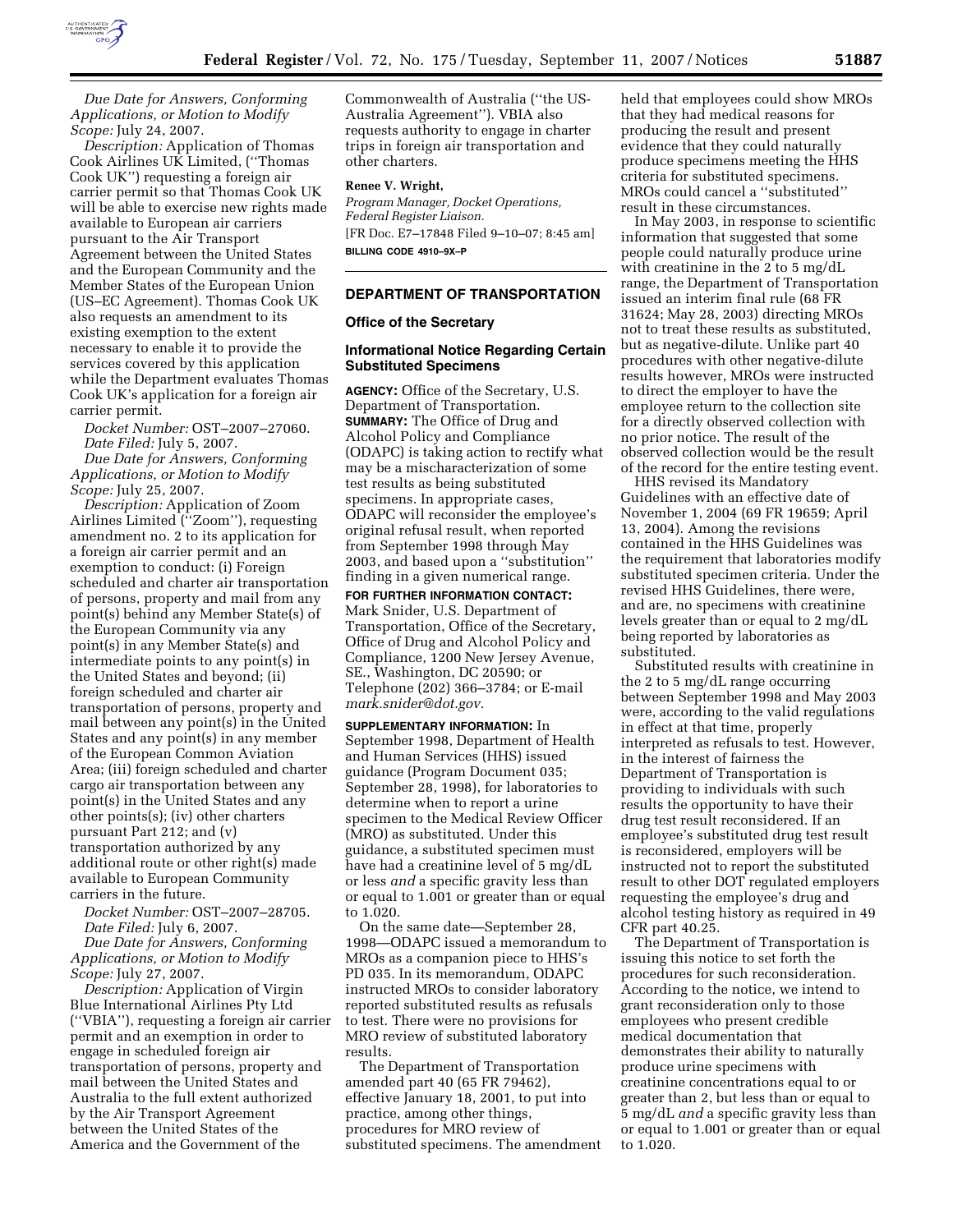Employers who discover that an employee was reported to have a refusal to test as the result of a laboratory finding of creatinine concentration equal to or greater than 2, but less than or equal to 5 mg/dL, prior to May 28, 2003, should inform the employee that he or she may submit documentation to ODAPC for reconsideration. To be viewed by ODAPC as credible medical documentation, the employee would have to submit information from a licensed physician or a MRO which documents that the employee can

physiologically produce urine meeting the creatinine and specific gravity criteria. ODAPC will also accept an MRO verified drug result from the employee which resulted from a Department of Transportation required drug testing event that demonstrates the employee's ability to produce a creatinine level equal to or greater than 2, but less than or equal to 5 mg/dL. This verified result must have been reported by the MRO to the employer after May 28, 2003.

The notice also provides the address that employees should send their documentation. ODAPC will carefully review every submission and will respond in writing to each employee who seeks to have his or her original refusal to test result reviewed.

Issued this 5th day of September 2007, at Washington, DC.

#### **Jim L. Swart,**

*Acting Director, Office of Drug and Alcohol Policy and Compliance.*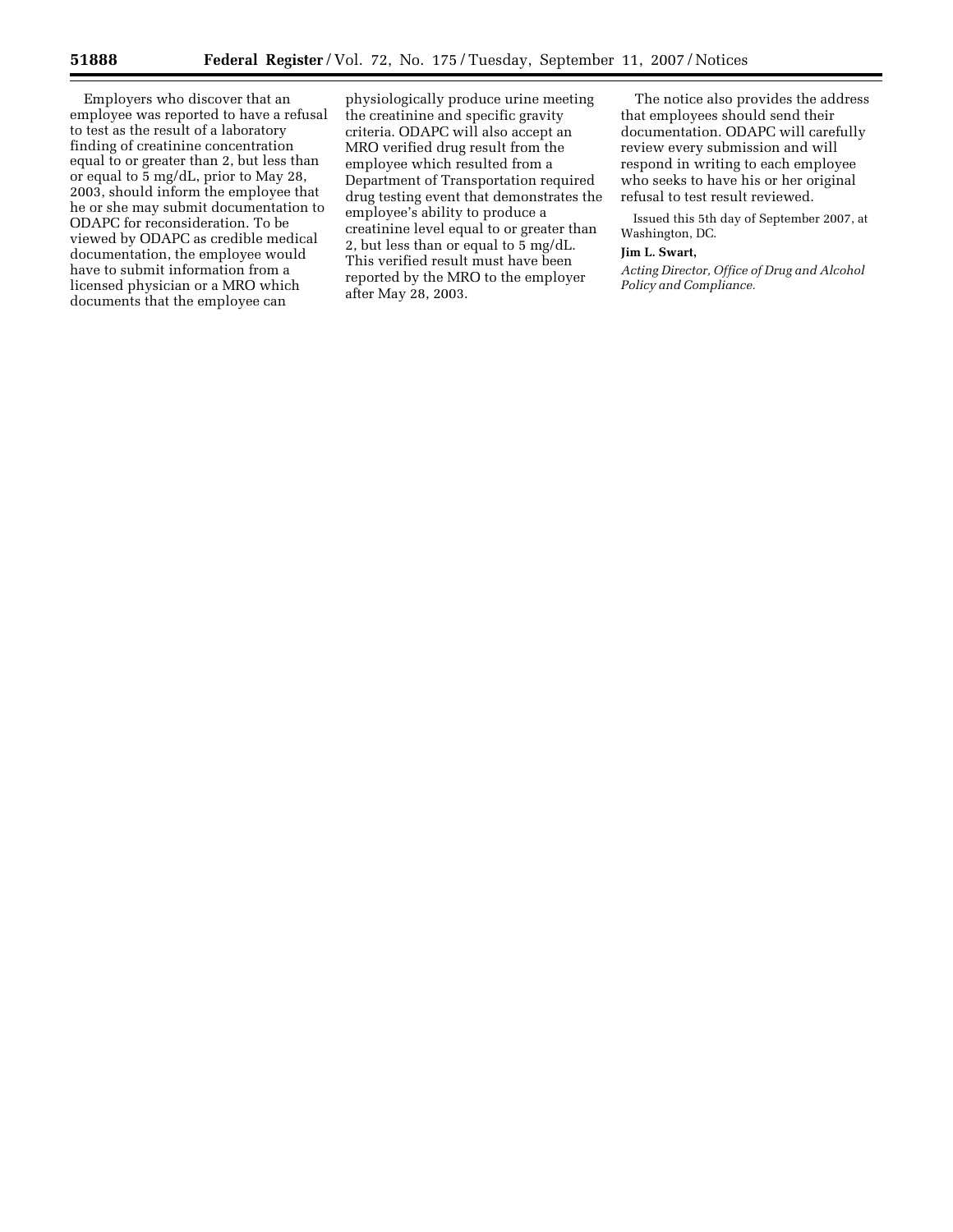U.S. Department of Transportation Office of the Secretary Office of Drug and Alcohol Policy and Compliance (ODAPC)

## NOTICE TO EMPLOYERS AND EMPLOYEES COVERED BY DOT DRUG AND ALCOHOL TESTING REGULATIONS

# REGARDING EMPLOYMENT RECORDS OF **EMPLOYEES REPORTED AS A "REFUSAL TO TEST" DUE TO THE VERIFICATION OF A SUBSTITUTED URINE SPECIMEN**

We recommend that employers review past drug testing employment records, where records indicate an employee refused to test before May 28, 2003.

For substituted specimens that were reported as refusals to test prior to May 28, 2003, employers should be aware of the following:

**Before May 28, 2003:** Specimens with creatinine concentrations equal to or greater than 2, but less than or equal to 5 mg/dL [hereafter, "2-5 mg/dL range"] and a specific gravity of less than or equal to 1.001 or greater than or equal to 1.020 were considered to be substituted urine samples and therefore reported by the MRO as refusals to test.

May 28, 2003: An interim final rule change required that any test results meeting these criteria must be considered dilute specimens warranting recollections under direct observation. They would no longer be considered refusals to test. The preamble for this interim final rule stated that if the employer was notified of a substituted test result prior to May 28, 2003, the employer should continue to consider the result a refusal to test.

Why the rule changed: The U.S. Department of Transportation (DOT) became aware that a small number of people could naturally produce specimens with creatinine within this 2-5 mg/dL range.

**What this means:** That in a rare number of cases, individuals determined to have substituted urine specimens, and which were ultimately reported as a refusal to test, might not have substituted their urine samples. The purpose of this notice is to provide employers with accurate information for interpreting employment records regarding substituted / refusal test results prior to May 28, 2003. DOT would like to see employers make informed decisions.

**Warning:** This information applies only to a small number of tests, and most refusals to test determinations prior to May 28, 2003 will remain applicable.

Many responsible employers look back farther than the DOT rules require in evaluating whether to hire someone. While regulations require employers to review two or three or even five years of past drug and alcohol testing records (the length of time depends on type of your transportation industry) when an employee applies for or transfers into a safety sensitive position, DOT believes it is important for employers to take this notice into consideration when reviewing those records.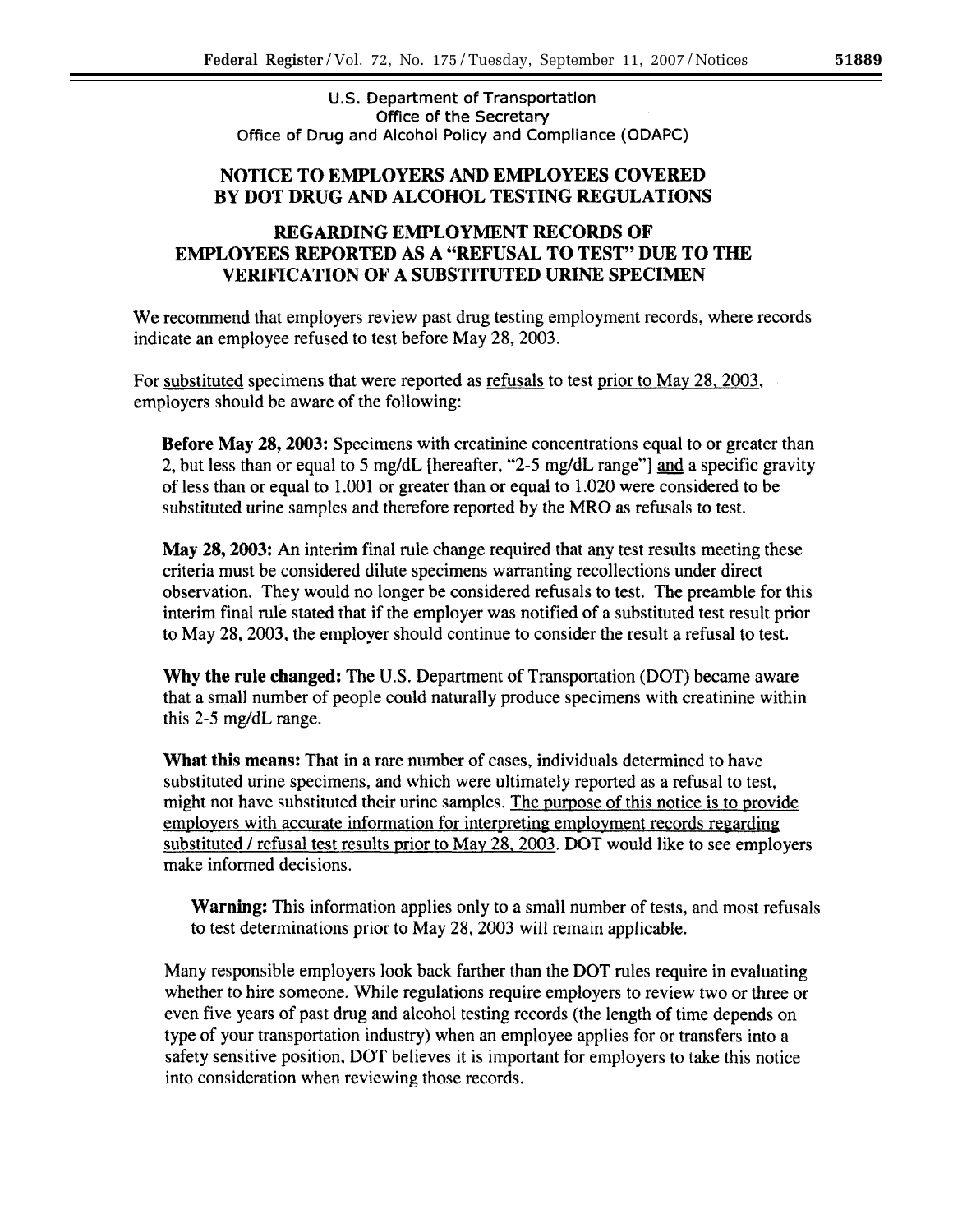**What's the remedy:** The DOT will reconsider an employee's drug test result if each of the following conditions are met:

1. The substitution / refusal to test determination was reported before May 28, 2003;

2. The test had a creatinine concentration in the 2-5 mg/dL range and a specific gravity of less than or equal to 1.001 or greater than or equal to 1.020; and

3. There exists credible medical documentation that the individual naturally produces urine specimens with creatinine concentrations and specific gravity in these ranges.

**NOTE:** One example of what the DOT could consider credible medical documentation could be a controlled medical examination during which the individual produces the same result during a collection under direct observation. Another could include any subsequent required DOT drug test in which the individual demonstrated the ability to produce another urine specimen with creatinine concentration in the 2-5 mg/dL range and a specific gravity of less than or equal to 1.001 or greater than or equal to 1.020.

**What can employees do:** If you meet the above criteria, you should send documentation to DOT thoroughly addressing the above three points. Send your request to:

U.S. Department of Transportation Office of the Secretary Office of Drug and Alcohol Policy and Compliance ATTN: Mark Snider [ODAPC] 1200 New Jersey Avenue, SE Washington, DC 20590

**What can employers do:** If you discover through a background check or other means that a current employee or an applicant or employee who is being hired or is transferring into a safety-sensitive function was reported as refusing due to having a substituted drug test result before May 28, 2003, you may choose one or more of the following:

If you are a current or previous employer:

1. You may inform employees that the DOT can reconsider their substitution / refusal results if they meet the three conditions outlined above.

2. When you receive a 40.25 inquiry on a previous employee and have written documentation that the DOT reconsidered the employee's original refusal result, you should not report the refusal result on this test to the requesting employer.